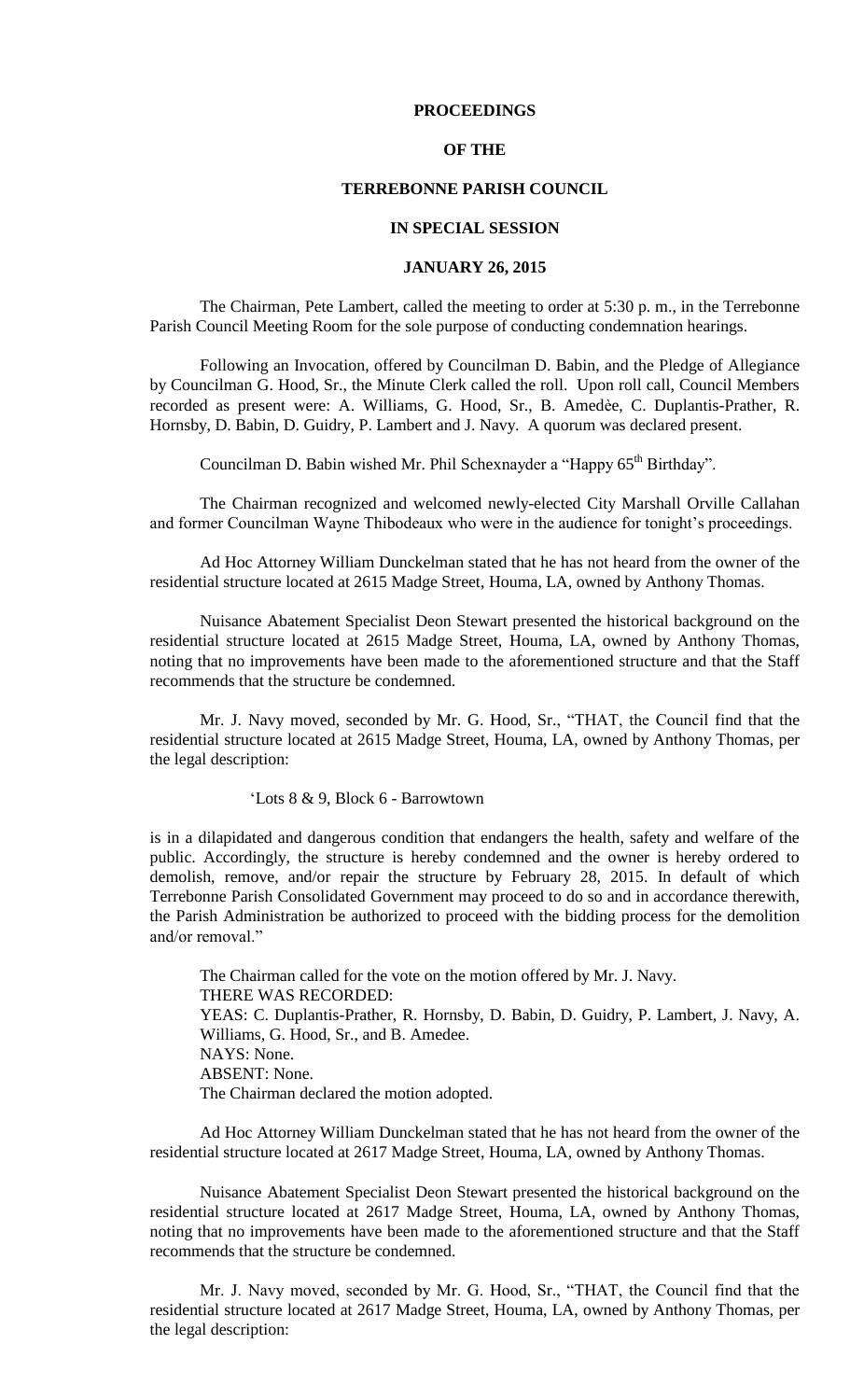#### 'Lots 8 & 9, Block 6 - Barrowtown

is in a dilapidated and dangerous condition that endangers the health, safety and welfare of the public. Accordingly, the structure is hereby condemned and the owner is hereby ordered to demolish, remove, and/or repair the structure by February 28, 2015. In default of which Terrebonne Parish Consolidated Government may proceed to do so and in accordance therewith, the Parish Administration be authorized to proceed with the bidding process for the demolition and/or removal."

The Chairman called for the vote on the motion offered by Mr. J. Navy. THERE WAS RECORDED: YEAS: C. Duplantis-Prather, R. Hornsby, D. Babin, D. Guidry, P. Lambert, J. Navy, A. Williams, G. Hood, Sr., and B. Amedee. NAYS: None. ABSENT: None. The Chairman declared the motion adopted.

Ad Hoc Attorney William Dunckelman stated that he has not heard from the owner of this residential structure located at 6364 Shrimpers Row, Houma, LA, owned by Justin Bourgeois.

Nuisance Abatement Specialist Deon Stewart presented the historical background on the residential and mobile home structure located at 6364 Shrimpers Row, Houma, LA, owned by Justin Bourgeois, noting that no improvements have been made to the aforementioned structure and that the Staff recommends that the structure be condemned.

Mr. D. Babin moved, seconded by Mr. D. Guidry, "THAT, the Council find that the residential and mobile home structure located at 6364 Shrimpers Row, Houma, LA, owned by Justin Bourgeois, per the legal description:

> 'ON THE RIGHT DESCENDING BANK OF BAYOU GRAND CAILLOU PUBLIC ROAD. BOUNDED ABOVE BY FELICIEN BRUNET. BOUNDED BELOW BY JULIEN CHAISSON. LOT 50 X 135'. CB 2292/774.

is in a dilapidated and dangerous condition that endangers the health, safety and welfare of the public. Accordingly, the residential and mobile home structure is hereby condemned and the owner is hereby ordered to demolish, remove, and/or repair the structure by February 28, 2015. In default of which Terrebonne Parish Consolidated Government may proceed to do so and in accordance therewith, the Parish Administration be authorized to proceed with the bidding process for the demolition and/or removal."

The Chairman called for the vote on the motion offered by Mr. D. Babin. THERE WAS RECORDED: YEAS: C. Duplantis-Prather, R. Hornsby, D. Babin, D. Guidry, P. Lambert, J. Navy, A. Williams, G. Hood, Sr., and B. Amedee. NAYS: None. ABSENT: None. The Chairman declared the motion adopted.

Ad Hoc Attorney William Dunckelman stated that he has been in contact with the heirs of the residential structure located at 1217 Division Avenue, Houma, LA and that they are in the process of completing a succession.

The Chairman recognized Mr. Chris Carter who stated that they are in the process of completing a succession and renovating the property located at 1217 Division Avenue.

Mr. J. Navy moved, seconded by, Ms. C. Duplantis-Prather, "THAT, the Council continue, until April 20, 2015 at 5:30 p. m., the condemnation proceeding on the residential structure located at 1217 Division Street, Houma, LA, owned by Roosevelt and Martha Spencer."

The Chairman called for the vote on the motion offered by Mr. J. Navy. THERE WAS RECORDED: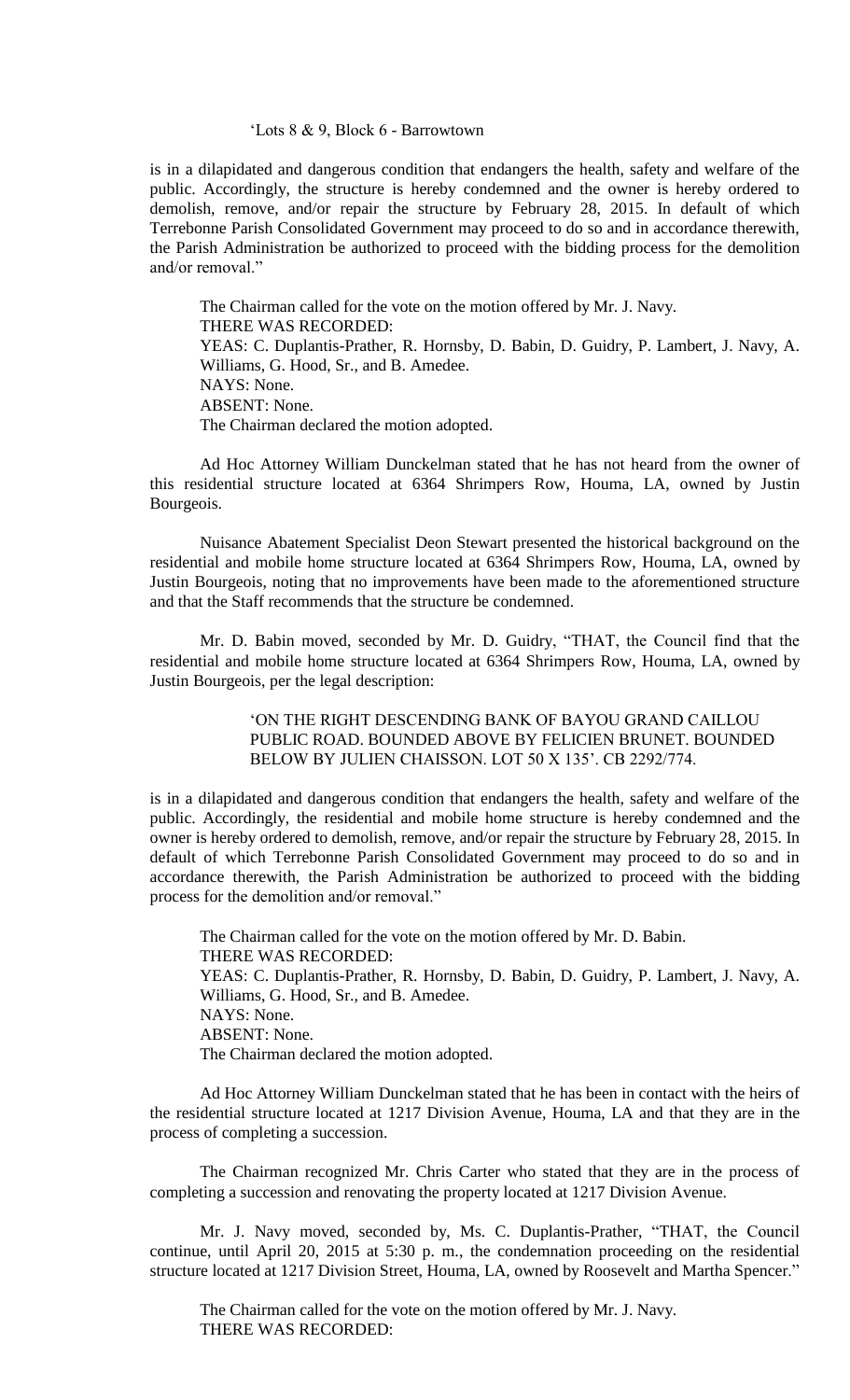YEAS: C. Duplantis-Prather, R. Hornsby, D. Babin, D. Guidry, P. Lambert, J. Navy, A. Williams, G. Hood, Sr., and B. Amedee. NAYS: None. ABSENT: None. The Chairman declared the motion adopted.

Nuisance Abatement Specialist Deon Stewart presented the historical background on the residential structure located at 113 Royal Street, Montegut, LA owned by Craig Rodrigue noting that no improvements have been made to the aforementioned structure and that the Staff recommends that the structure be condemned.

Ad Hoc Attorney William Dunckelman stated that he has not heard from any of the heirs or legatees of this residential structure located at 113 Royal Street, Montegut, LA.

Ms. A. Williams moved, seconded by Ms. C. Duplantis-Prather, "THAT, the Council find that the residential structure located at 113 Royal Street, Montegut, LA owned by Craig Rodrigue, per the legal description:

'Lot 12, Block 2 – Montegut Heights

is in a dilapidated and dangerous condition that endangers the health, safety and welfare of the public. Accordingly, the residential structure is hereby condemned and the owner is hereby ordered to demolish, remove, and/or repair the structure by February 28, 2015. In default of which Terrebonne Parish Consolidated Government may proceed to do so and in accordance therewith, the Parish Administration be authorized to proceed with the bidding process for the demolition and/or removal."

The Chairman called for the vote on the motion offered by Ms. A. Williams. THERE WAS RECORDED: YEAS: C. Duplantis-Prather, R. Hornsby, D. Babin, D. Guidry, P. Lambert, J. Navy, A. Williams, G. Hood, Sr., and B. Amedee. NAYS: None. ABSENT: None. The Chairman declared the motion adopted.

Mr. J. Navy moved, seconded by Ms. C. Duplantis-Prather, "THAT, the Council continue, until April 20, 2015 at 5:30 p. m., the condemnation proceedings on the residential structure located at 3605 Thomas Drive, Houma, LA, owned by Darren Price."

The Chairman called for the vote on the motion offered by Mr. J. Navy. THERE WAS RECORDED: YEAS: C. Duplantis-Prather, R. Hornsby, D. Babin, D. Guidry, P. Lambert, J. Navy, A. Williams, G. Hood, Sr., and B. Amedee. NAYS: None. ABSENT: None. The Chairman declared the motion adopted.

Ms. A. Williams moved, seconded by Ms. C. Duplantis-Prather, "THAT, the Council concur with the recommendation of Administration to close the condemnation file on the residential structure located at 103 Babin Street, Houma, LA, owned by Rial Coleman c/o Mildred Anderson."

The Chairman called for the vote on the motion offered by Ms. A. Williams. THERE WAS RECORDED: YEAS: C. Duplantis-Prather, R. Hornsby, D. Babin, D. Guidry, P. Lambert, J. Navy, A. Williams, G. Hood, Sr., and B. Amedee. NAYS: None. ABSENT: None. The Chairman declared the motion adopted.

Mr. D. Guidry moved, seconded by Ms. C. Duplantis-Prather, "THAT, the Council continue, until April 20, 2015 at 5:30 p. m., the condemnation proceedings on the residential structure located at 5452 Highway 56, Chauvin, LA, owned by Lindsey and Elizabeth Henry."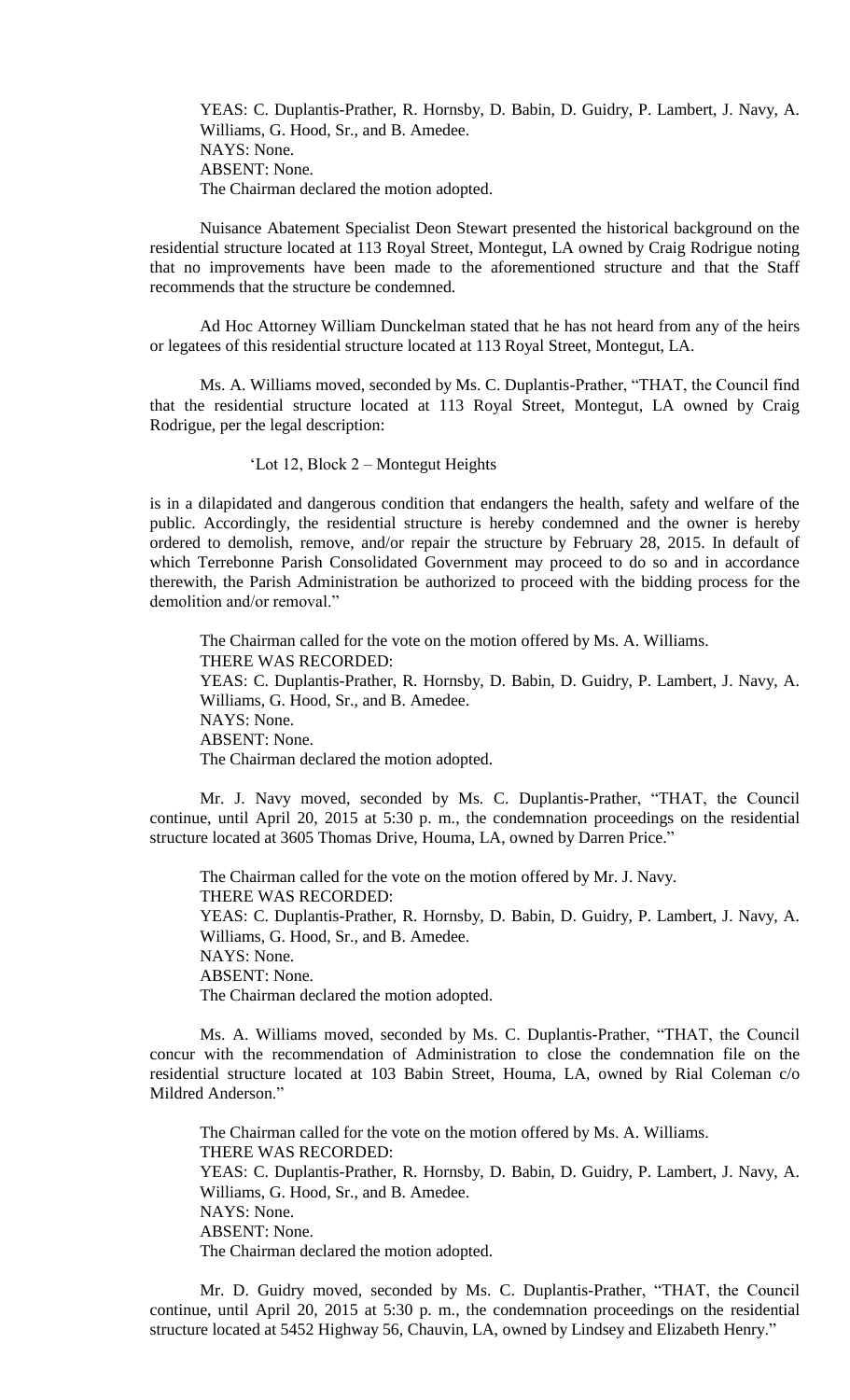The Chairman called for the vote on the motion offered by Mr. D. Guidry. THERE WAS RECORDED: YEAS: C. Duplantis-Prather, R. Hornsby, D. Babin, D. Guidry, P. Lambert, J. Navy, A. Williams, G. Hood, Sr., and B. Amedee. NAYS: None. ABSENT: None. The Chairman declared the motion adopted.

Ad Hoc Attorney William Dunckelman stated that he has not heard from the any heirs or legatees of this residential structure located at 128 Garth Drive, Houma, LA.

Nuisance Abatement Specialist Deon Stewart presented the historical background on the residential mobile home structure located at 128 Garth Drive, Houma, LA owned by David and Dana Daigle, noting that no improvements have been made to the aforementioned structure and that the Staff recommends that the structure be condemned.

Mr. D. Babin moved, seconded by Ms. C. Duplantis-Prather, "THAT, the Council find that the residential mobile home structure located at 128 Garth Drive, Houma, LA owned by David and Dana Daigle, per the legal description:

> 'Lot 6, Block 9, Phase III Ashland North Subd.

is in a dilapidated and dangerous condition that endangers the health, safety and welfare of the public. Accordingly, the residential mobile home structure is hereby condemned and the owner is hereby ordered to demolish, remove, and/or repair the structure by February 28, 2015. In default of which Terrebonne Parish Consolidated Government may proceed to do so and in accordance therewith, the Parish Administration be authorized to proceed with the bidding process for the demolition and/or removal."

The Chairman called for the vote on the motion offered by Mr. D. Babin. THERE WAS RECORDED: YEAS: C. Duplantis-Prather, R. Hornsby, D. Babin, D. Guidry, P. Lambert, J. Navy, A. Williams, G. Hood, Sr., and B. Amedee. NAYS: None. ABSENT: None. The Chairman declared the motion adopted.

Nuisance Abatement Specialist Deon Stewart presented the historical background on the residential structure located at 432 Authement Street, Houma, LA, owned by Elodie Diggs Celestin, noting that no improvements have been made to the aforementioned structure and that Staff recommends that the structure be condemned.

Ad Hoc Attorney William Dunckelman stated that he has not heard from the any heirs or legatees of this residential structure located at 432 Authement Street, Houma, LA.

Mr. J. Navy moved, seconded by Ms. C. Duplantis-Prather, "THAT, the Council find that the residential structure located at 432 Authement Street, Houma, LA, owned by Elodie Diggs Celestin, per the legal description:

> 'Lot 32, Block 1- Horace Authement Subd.

is in a dilapidated and dangerous condition that endangers the health, safety and welfare of the public. Accordingly, the residential structure is hereby condemned and the owner is hereby ordered to demolish, remove, and/or repair the structure by February 28, 2015. In default of which Terrebonne Parish Consolidated Government may proceed to do so and in accordance therewith, the Parish Administration be authorized to proceed with the bidding process for the demolition and/or removal."

The Chairman called for the vote on the motion offered by Mr. J. Navy. THERE WAS RECORDED: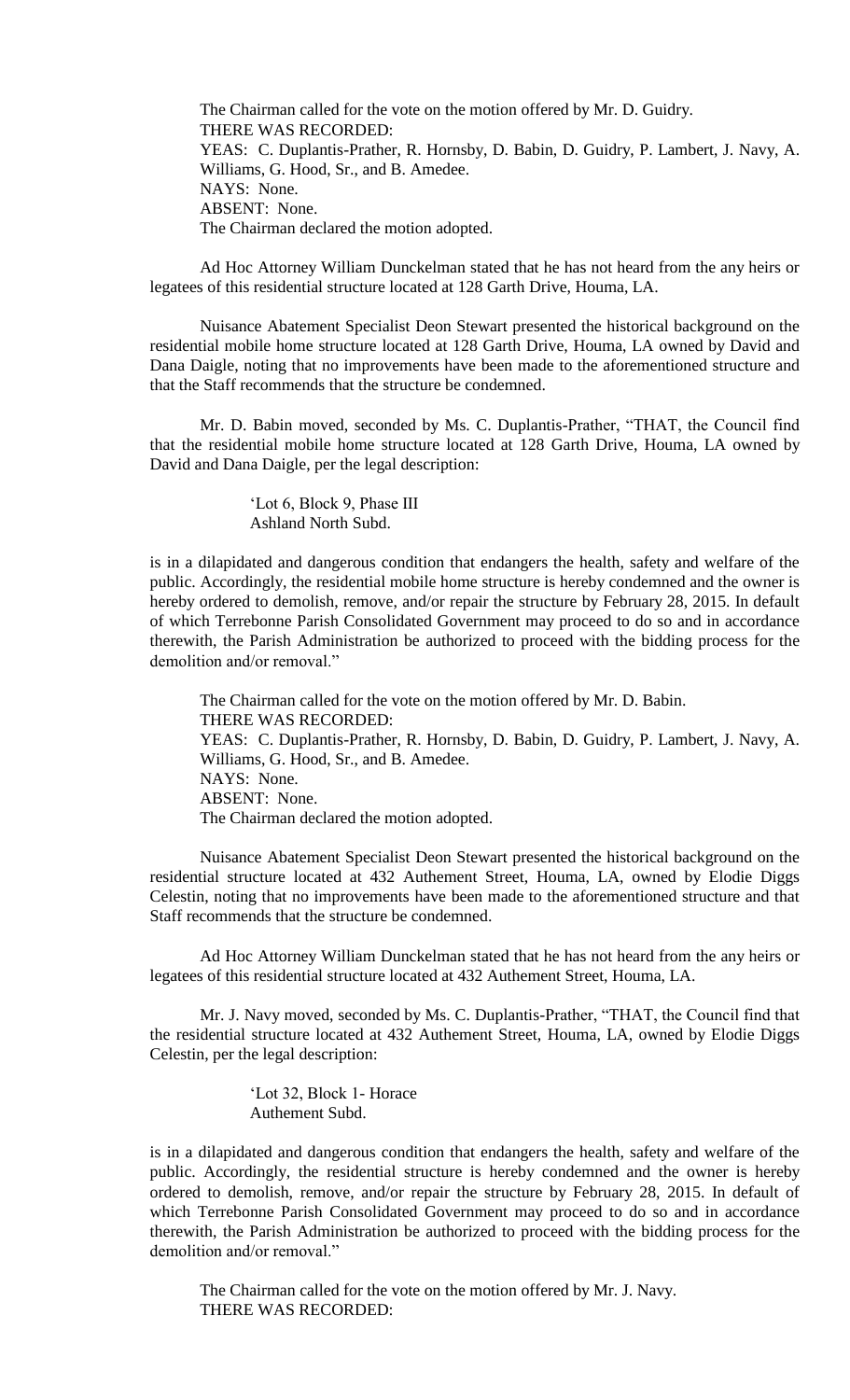YEAS: C. Duplantis-Prather, R. Hornsby, D. Babin, D. Guidry, P. Lambert, J. Navy, A. Williams, G. Hood, Sr., and B. Amedee. NAYS: None. ABSENT: None. The Chairman declared the motion adopted.

Ad Hoc Attorney William Dunckelman stated that he has not heard from the any heirs or legatees of this residential mobile home structure located at 206 Southwood Drive, Houma, LA. Nuisance Abatement Specialist Deon Stewart presented the historical background on the residential mobile home structure located at 206 Southwood Drive, Houma, LA, owned by Kim and Betty Sanford, noting that no improvements have been made to the aforementioned structure and that Staff recommends that the structure be condemned.

Ms. B. Amedѐe moved, seconded Mr. G. Hood, Sr., "THAT, the Council find that the residential mobile home structure located at 206 Southwood Drive, Houma, LA, owned by Kim and Betty Sanford, per the legal description:

> 'Parcel 4 of Ronnie Shaw in Section 62, T16S-R17E

is in a dilapidated and dangerous condition that endangers the health, safety and welfare of the public. Accordingly, the residential mobile home structure is hereby condemned and the owner is hereby ordered to demolish, remove, and/or repair the structure by February 28, 2015. In default of which Terrebonne Parish Consolidated Government may proceed to do so and in accordance therewith, the Parish Administration be authorized to proceed with the bidding process for the demolition and/or removal."

The Chairman called for the vote on the motion offered by Ms. B. Amedèe. THERE WAS RECORDED: YEAS: C. Duplantis-Prather, R. Hornsby, D. Babin, D. Guidry, P. Lambert, J. Navy, A. Williams, G. Hood, Sr., and B. Amedee. NAYS: None. ABSENT: None. The Chairman declared the motion adopted.

Ad Hoc Attorney William Dunckelman stated that he has not heard from the any heirs or legatees of the residential structure located at 230 Hidalgo Drive, Houma, LA.

Nuisance Abatement Specialist Deon Stewart presented the historical background on the residential structure located at 230 Hidalgo Drive, Houma, LA, owned by Julius Siddon, III, noting that no improvements have been made to the aforementioned structure and that Staff recommends that the structure be condemned.

Mr. J. Navy moved, seconded Ms. C. Duplantis-Prather, "THAT, the Council find that the residential structure located at 230 Hidalgo Drive, Houma, LA, owned by Julius Siddon, III, per the legal description:

'Lot 16, Block 4 – Fairfield Subd.

is in a dilapidated and dangerous condition that endangers the health, safety and welfare of the public. Accordingly, the residential structure is hereby condemned and the owner is hereby ordered to demolish, remove, and/or repair the structure by February 28, 2015. In default of which Terrebonne Parish Consolidated Government may proceed to do so and in accordance therewith, the Parish Administration be authorized to proceed with the bidding process for the demolition and/or removal."

The Chairman called for the vote on the motion offered by Mr. J. Navy. THERE WAS RECORDED: YEAS: C. Duplantis-Prather, R. Hornsby, D. Babin, D. Guidry, P. Lambert, J. Navy, A. Williams, G. Hood, Sr., and B. Amedee. NAYS: None. ABSENT: None. The Chairman declared the motion adopted.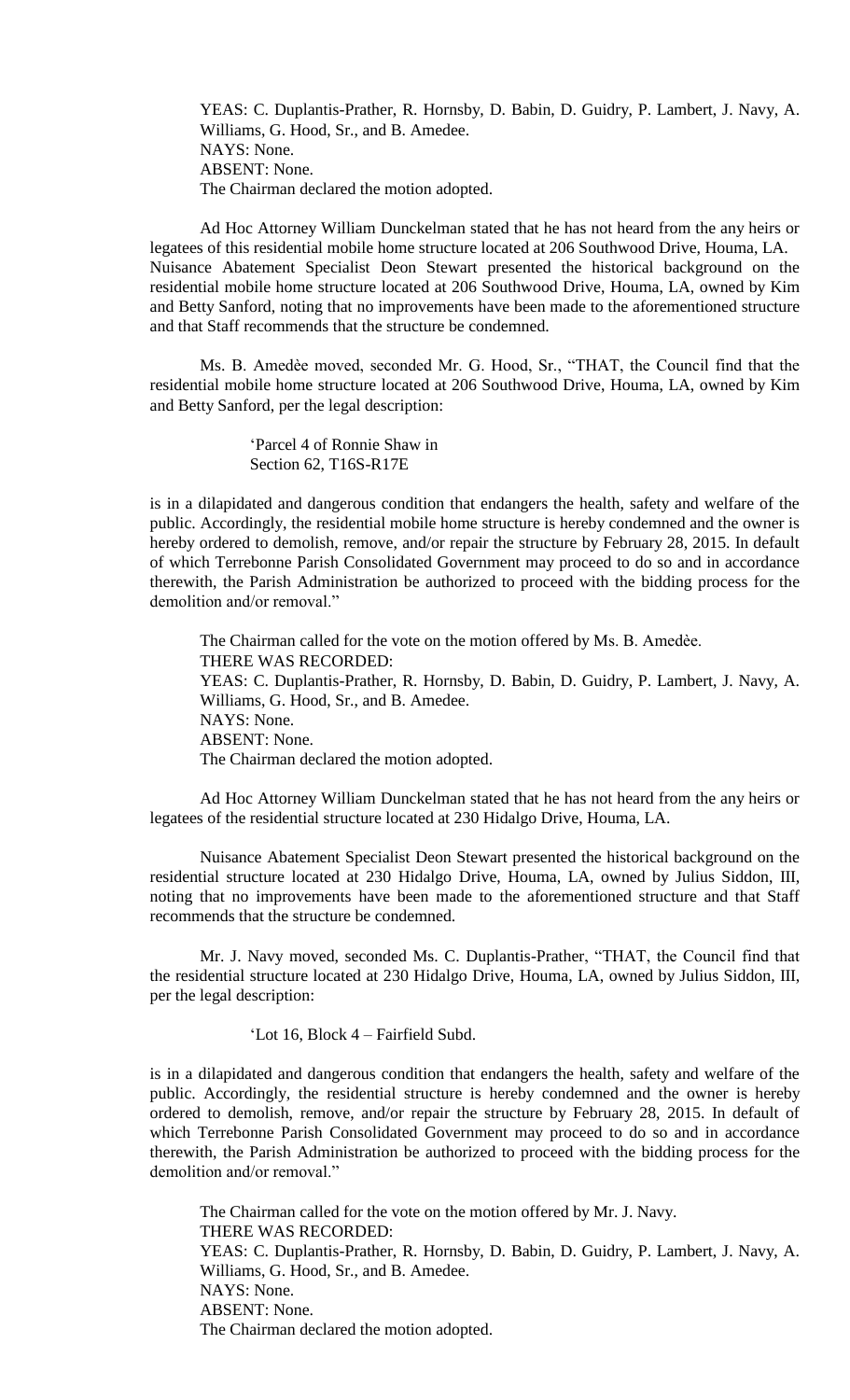Councilwoman A. Williams asked that the property located at 528 Hobson Street, Houma, LA be continued; and noted that the owner has made substantial improvements, but has become ill.

Ms. A. Williams moved, seconded by Mr. G. Hood, Sr., "THAT, the Council continue until April 20, 2015 at 5:30 p. m., the condemnation proceedings on the residential structure located 528 Hobson Street, Houma, LA, owned by Mary Ann Davis."

The Chairman called for the vote on the motion offered by Ms. A. Williams. THERE WAS RECORDED: YEAS: C. Duplantis-Prather, R. Hornsby, D. Babin, D. Guidry, P. Lambert, J. Navy, A. Williams, G. Hood, Sr., and B. Amedee. NAYS: None. ABSENT: None. The Chairman declared the motion adopted.

Councilwoman A. Williams stated that the owner of the property located at 515 Roosevelt Street, Houma, LA has been making improvements to the property and has been keeping her informed on the progress.

Ms. A. Williams moved, seconded by Ms. C. Duplantis-Prather, "THAT, the Council continue, until April 20, 2015 at 5:30 p. m. the condemnation proceeding on the residential structure located at 515 Roosevelt Street, Houma, LA, owned by Tyrone Turner, Jr. and Akisha Turner."

The Chairman called for the vote on the motion offered by Ms. A. Williams. THERE WAS RECORDED: YEAS: C. Duplantis-Prather, R. Hornsby, D. Babin, D. Guidry, P. Lambert, J. Navy, A. Williams, G. Hood, Sr., and B. Amedee. NAYS: None. ABSENT: None. The Chairman declared the motion adopted.

Councilwoman A. Williams stated that the property located at 1110 Barataria Avenue, Houma, LA is an estate property being handled by Attorney Vincent Dagate and that she would like to request an extension.

Ms. A. Williams moved, seconded by Mr. G. Hood, Sr., "THAT, the Council, concur with the request of the Attorney Vincent Dagate, to continue, until April 20, 2015 at 5:30 p.m., the condemnation proceedings on the residential structure located at 1110 Barataria Avenue, Houma, LA, owned by Theresa Martin."

The Chairman called for the vote on the motion offered by Ms. A. Williams. THERE WAS RECORDED: YEAS: C. Duplantis-Prather, R. Hornsby, D. Babin, D. Guidry, P. Lambert, J. Navy, A. Williams, G. Hood, Sr., and B. Amedee. NAYS: None. ABSENT: None. The Chairman declared the motion adopted.

Councilwoman A. Williams stated that she has been in contact with the owner of the property located at 400 Naquin Street, Houma, LA, and they are in the process of selling the property.

Ms. A. Williams moved, seconded by Ms. C. Duplantis-Prather, "THAT, the Council continue until April 20, 2015 at 5:30 p. m. the condemnation proceeding on the residential structure located at 400 Naquin Street, Houma, LA (Structure 1, 2, & 3), owned by Moses S. Gordon, II and Alfreda Gordon."

The Chairman called for the vote on the motion offered by Ms. A. Williams. THERE WAS RECORDED: YEAS: C. Duplantis-Prather, R. Hornsby, D. Babin, D. Guidry, P. Lambert, J. Navy, A. Williams, G. Hood, Sr., and B. Amedee.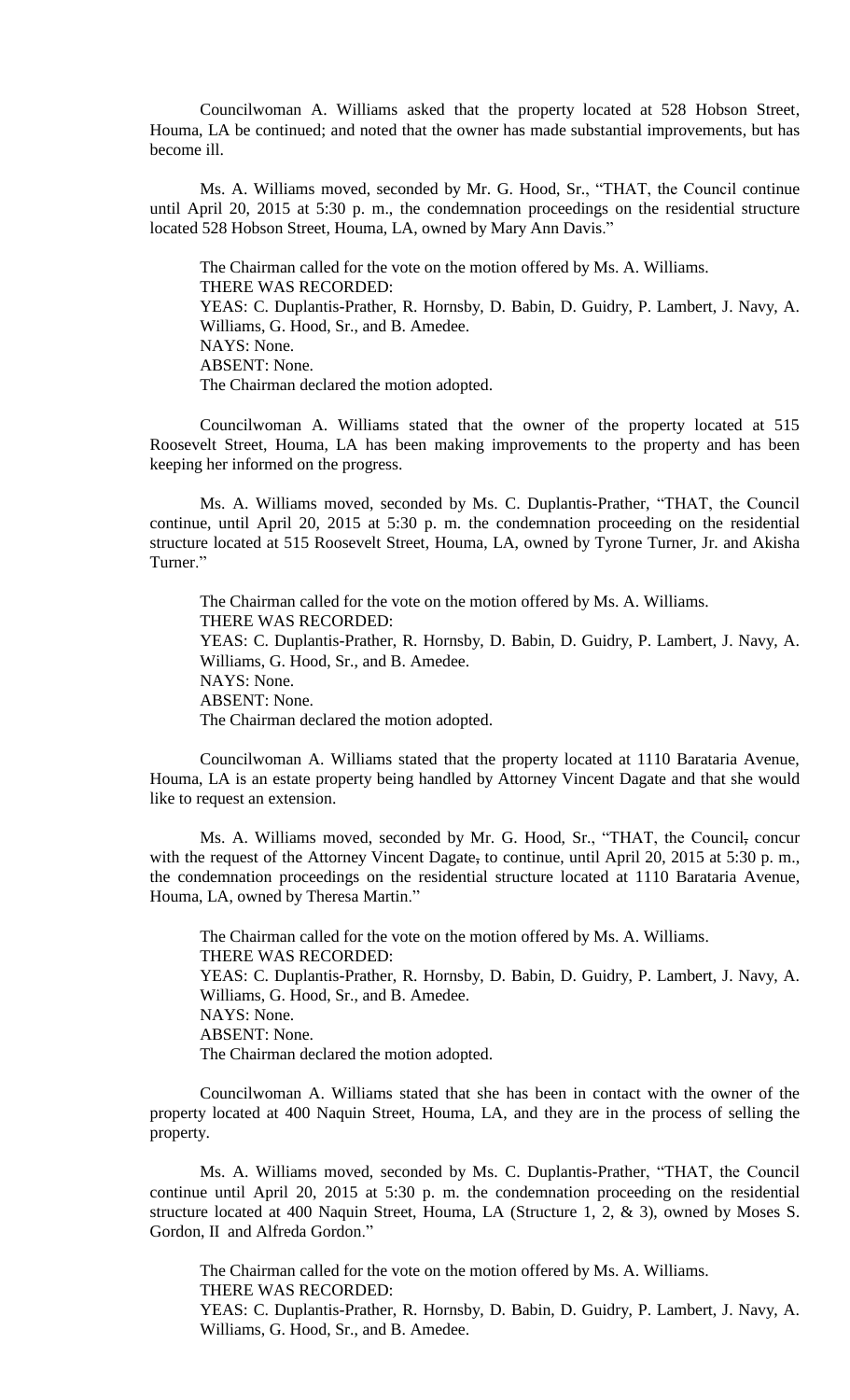NAYS: None. ABSENT: None. The Chairman declared the motion adopted.

Councilwoman A. Williams stated that the family of the property located at 119 Scott Lane, Houma, LA is in process of completing a succession.

Ms. A. Williams moved, seconded by Ms. C. Duplantis-Prather, "THAT, the Council continue, until April 20, 2015 at 5:30 p. m., the condemnation proceedings on the residential structure located at 119 Scott Lane, Houma, LA, owned by Jonathan and Willie Mae Foote."

The Chairman called for the vote on the motion offered by Ms. A. Williams. THERE WAS RECORDED: YEAS: C. Duplantis-Prather, R. Hornsby, D. Babin, D. Guidry, P. Lambert, J. Navy, A. Williams, G. Hood, Sr., and B. Amedee. NAYS: None. ABSENT: None. The Chairman declared the motion adopted.

Ms. A. Williams moved, seconded by Mr. G. Hood, Sr., "THAT, the Council continue, until April 20, 2015 at 5:30 p. m., the condemnation proceedings on the residential home structure located at 604 Linda Ann Avenue, Gray, LA owned by Albertha Francois."

The Chairman called for the vote on the motion offered by Ms. A. Williams. THERE WAS RECORDED: YEAS: C. Duplantis-Prather, R. Hornsby, D. Babin, D. Guidry, P. Lambert, J. Navy, A. Williams, G. Hood, Sr., and B. Amedee. NAYS: None. ABSENT: None. The Chairman declared the motion adopted.

The Chairman recognized Mr. Jamal Jones who stated that he has made improvements to the home located at 122 Samuel Street.

Nuisance Abatement Specialist Deon Stewart presented the historical background on the residential mobile home structure located at 122 Samuel Street, Houma, LA owned by Annie Johnson Broil, and noted that Staff recommends that the condemnation file be closed due to substantial improvements being completed.

Mr. J. Navy moved, seconded by Ms. C. Duplantis-Prather, "THAT, the Council concur with the recommendations of Administration to close the condemnation file on the residential mobile home structure located at 122 Samuel Street, Houma, LA, owned by Annie Johnson Broil<sup>"</sup>

The Chairman called for the vote on the motion offered by Mr. J. Navy. THERE WAS RECORDED: YEAS: C. Duplantis-Prather, R. Hornsby, D. Babin, D. Guidry, P. Lambert, J. Navy, A. Williams, G. Hood, Sr., and B. Amedee. NAYS: None. ABSENT: None. The Chairman declared the motion adopted.

Nuisance Abatement Specialist Deon Stewart presented the historical background on the residential mobile home structure located at 6086 La. Hwy. 56, Chauvin, LA, owned by Dale and Diane Scott, noting that Staff recommends that the condemnation file be closed due to substantial improvements.

Mr. D. Guidry moved, seconded by Mr. D. Babin, "THAT, the Council concur with the recommendation of Administration to close the condemnation file on the structure located at 6086 Highway 56, Chauvin, LA, owned by Dale and Diane Scott."

The Chairman called for the vote on the motion offered by Mr. D. Guidry. THERE WAS RECORDED: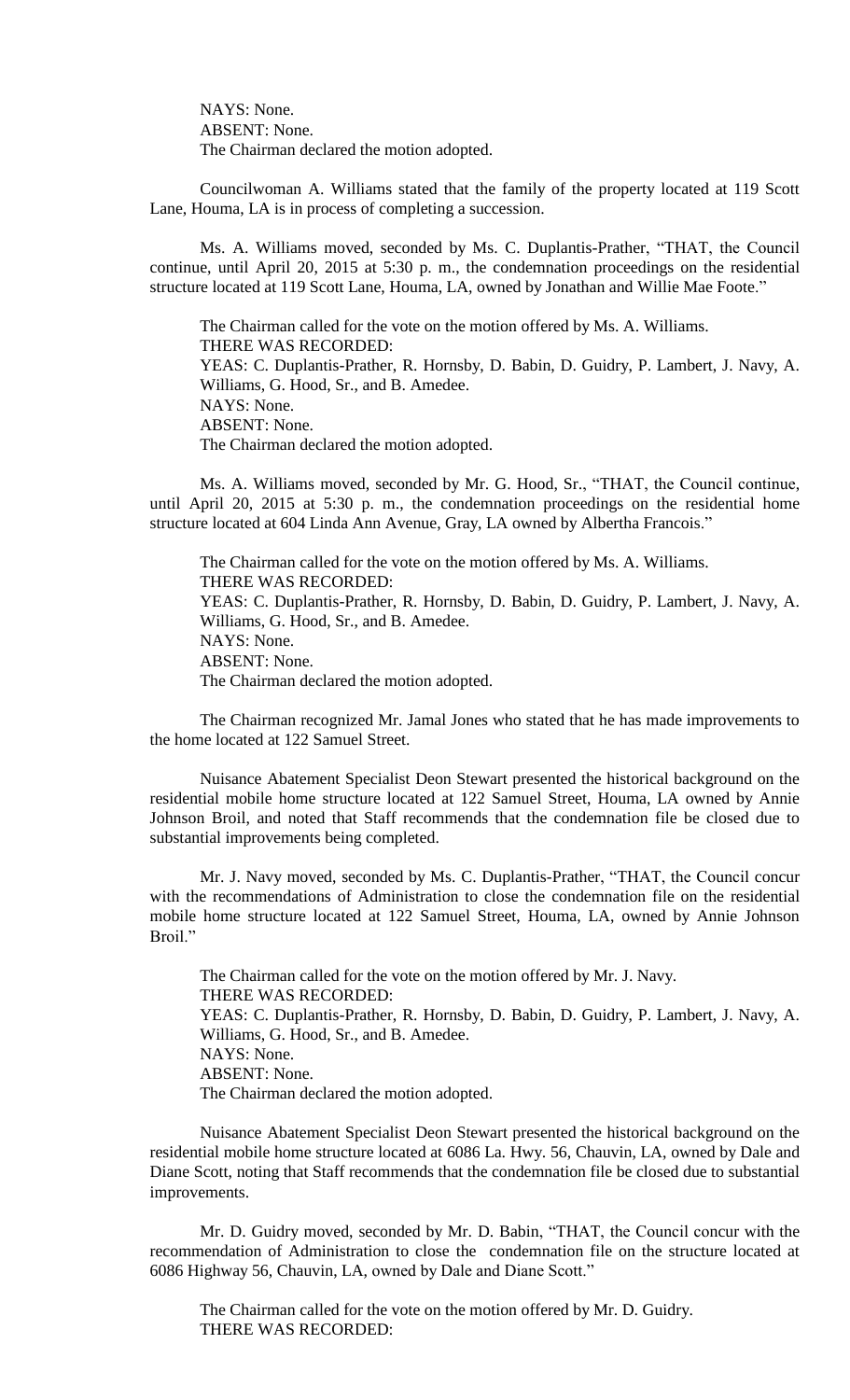YEAS: C. Duplantis-Prather, R. Hornsby, D. Babin, D. Guidry, P. Lambert, J. Navy, A. Williams, G. Hood, Sr., and B. Amedee. NAYS: None. ABSENT: None. The Chairman declared the motion adopted.

Ms. A. Williams moved, moved, seconded by Ms. B. Amedèe, "THAT, the Council concur with the recommendation of Administration to close the condemnation file on the structure located at 2597 West Park Avenue, Gray, LA, owned by (Estate) Sallie Parker c/o Willlie Fluence, James Walker, Sr., Mary James c/o Bernell Rainey."

The Chairman called for the vote on the motion offered by Ms. A. Williams. THERE WAS RECORDED: YEAS: C. Duplantis-Prather, R. Hornsby, D. Babin, D. Guidry, P. Lambert, J. Navy, A. Williams, G. Hood, Sr., and B. Amedee. NAYS: None. ABSENT: None. The Chairman declared the motion adopted.

Nuisance Abatement Specialist Deon Stewart presented the historical background on the residential structure located at 123 Morrison Avenue, Houma, LA Hidalgo Drive, Houma, LA, owned by Howard and Eva Boudreaux, noting that no improvements have been made to the aforementioned structure and that Staff recommends that the structure be condemned.

Ms. A. Williams moved, seconded Mr. G. Hood, Sr., "THAT, the Council find that the residential structure located at 123 Morrison Avenue, Houma, LA, owned by Howard and Eva Boudreaux, per the legal description:

'Lot 10, Block 2 – Houma Brick & Box Co.

is in a dilapidated and dangerous condition that endangers the health, safety and welfare of the public. Accordingly, the residential structure is hereby condemned and the owner is hereby ordered to demolish, remove, and/or repair the structure by February 28, 2015. In default of which Terrebonne Parish Consolidated Government may proceed to do so and in accordance therewith, the Parish Administration be authorized to proceed with the bidding process for the demolition and/or removal."

The Chairman called for the vote on the motion offered by Ms. A. Williams. THERE WAS RECORDED: YEAS: C. Duplantis-Prather, R. Hornsby, D. Babin, D. Guidry, P. Lambert, J. Navy, A. Williams, G. Hood, Sr., and B. Amedee. NAYS: None. ABSENT: None. The Chairman declared the motion adopted.

The Chairman recognized Mr. Wayne Thibodeaux, Director of the Houma Terrebonne Housing Authority, who presented the Council with a handout of the improvements that have been completed on the residential structure located at 7471 Shrimpers Row, Dulac, LA.

Nuisance Abatement Specialist Deon Stewart presented the historical background on the residential structure located at 7471 Shrimpers Row, Dulac, LA, owned by the Houma Terrebonne Housing Authority, stated that the recommendation is to condemn the residential structure, but with the recent photographs and the substantial improvements, the recommendation is close the file.

Mr. D. Babin moved, seconded by Ms. A. Williams, "THAT, the Council concur with the recommendation of Administration to close the condemnation file on structure located at 7471 Shrimpers Row, Dulac, LA, owned by the Houma Terrebonne Housing Authority."

The Chairman called for the vote on the motion offered by Mr. D. Babin. THERE WAS RECORDED: YEAS: C. Duplantis-Prather, R. Hornsby, D. Babin, D. Guidry, P. Lambert, J. Navy, A. Williams, G. Hood, Sr., and B. Amedee.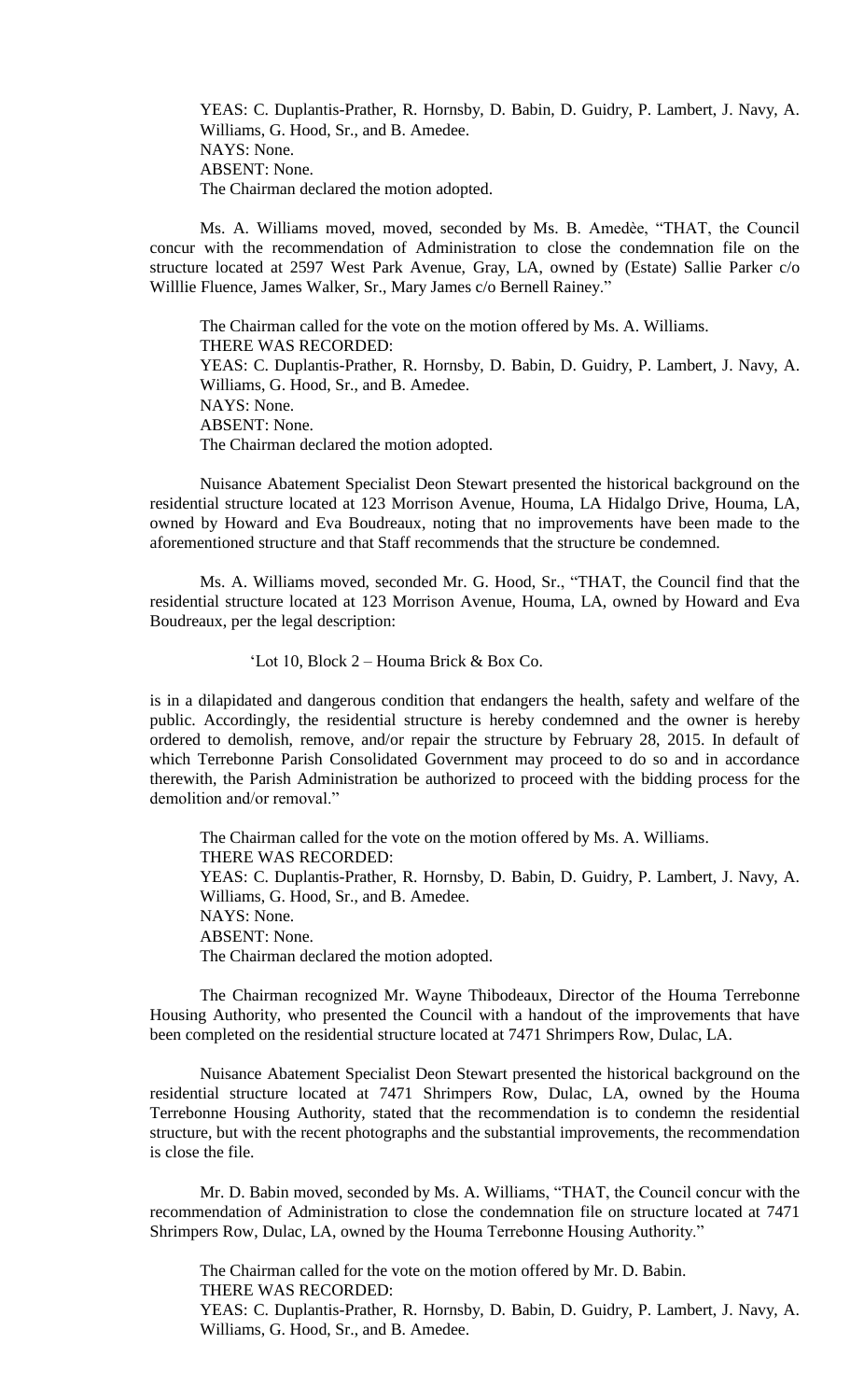NAYS: None. ABSENT: None. The Chairman declared the motion adopted.

Nuisance Abatement Specialist Deon Stewart presented the historical background on the residential structure located at 109 Oleander Street, Chauvin, LA, owned by Zenaida Hernandez Cruz; noted that the residential structure has been sold and then requested a continuance.

Mr. D. Guidry moved, seconded by Mr. D. Babin, "THAT, the Council continue, until April 20, 2015 at 5:30 p. m., the condemnation hearing on the structure located at 109 Oleander Street, Chauvin, LA, owned by Zenaida Hernandez Cruz."

The Chairman called for the vote on the motion offered by Mr. D. Guidry. THERE WAS RECORDED: YEAS: C. Duplantis-Prather, R. Hornsby, D. Babin, D. Guidry, P. Lambert, J. Navy, A. Williams, G. Hood, Sr., and B. Amedee. NAYS: None. ABSENT: None. The Chairman declared the motion adopted.

The Chairman recognized Mr. Derrick Brown who stated that he is in the process of "tearing down" the residential structure located at 220 Cortez Street, Thibodaux, LA.

Nuisance Abatement Specialist Deon Stewart presented the historical background on the residential structure located at 220 Cortez Street, Thibodaux, LA owned by Derrick and Windy Brown, noted that improvements have been made, but have come to a stop at the aforementioned structure and that Staff recommends that the structure be condemned.

Ms. B. Amedèe moved, seconded Mr. D. Guidry, "THAT, the Council find that the residential structure located at 220 Cortez Street, Thibodaux, LA, owned by Derrick and Windy Brown, per the legal description:

'Lot 20, Addendum 1 – Danos Subd.

is in a dilapidated and dangerous condition that endangers the health, safety and welfare of the public. Accordingly, the residential structure is hereby condemned and the owner is hereby ordered to demolish, remove, and/or repair the structure by February 28, 2015. In default of which Terrebonne Parish Consolidated Government may proceed to do so and in accordance therewith, the Parish Administration be authorized to proceed with the bidding process for the demolition and/or removal."

The Chairman called for the vote on the motion offered by Ms. B. Amedèe. THERE WAS RECORDED: YEAS: C. Duplantis-Prather, R. Hornsby, D. Babin, D. Guidry, P. Lambert, J. Navy, A. Williams, G. Hood, Sr., and B. Amedee. NAYS: None. ABSENT: None. The Chairman declared the motion adopted.

The Council Chairman recognized and welcomed former Council Member Joey Cehan and Registrar of Voters Linda Rodrigue who were in the audience for tonight's proceedings.

Nuisance Abatement Specialist Deon Stewart presented the historical background on the residential structure located at 167 Jennings Lane, Houma, LA, owned by the Estate of John and Zenobia Thompson, noting that the owner of this property was unable to be served at this time and Staff recommends a continuance.

Ms. C. Duplantis-Prather moved, seconded by Ms. A. Williams, "THAT, the Council continue, until April 20, 2015 at 5:30 p. m., the condemnation hearing on the residential structure located at 167 Jennings Lane (Structure 1 and 2), Houma, LA, owned by the Estate of John and Zenobia Thompson, owner c/o Gaynell Castle."

The Chairman called for the vote on the motion offered by Ms. C. Duplantis-Prather.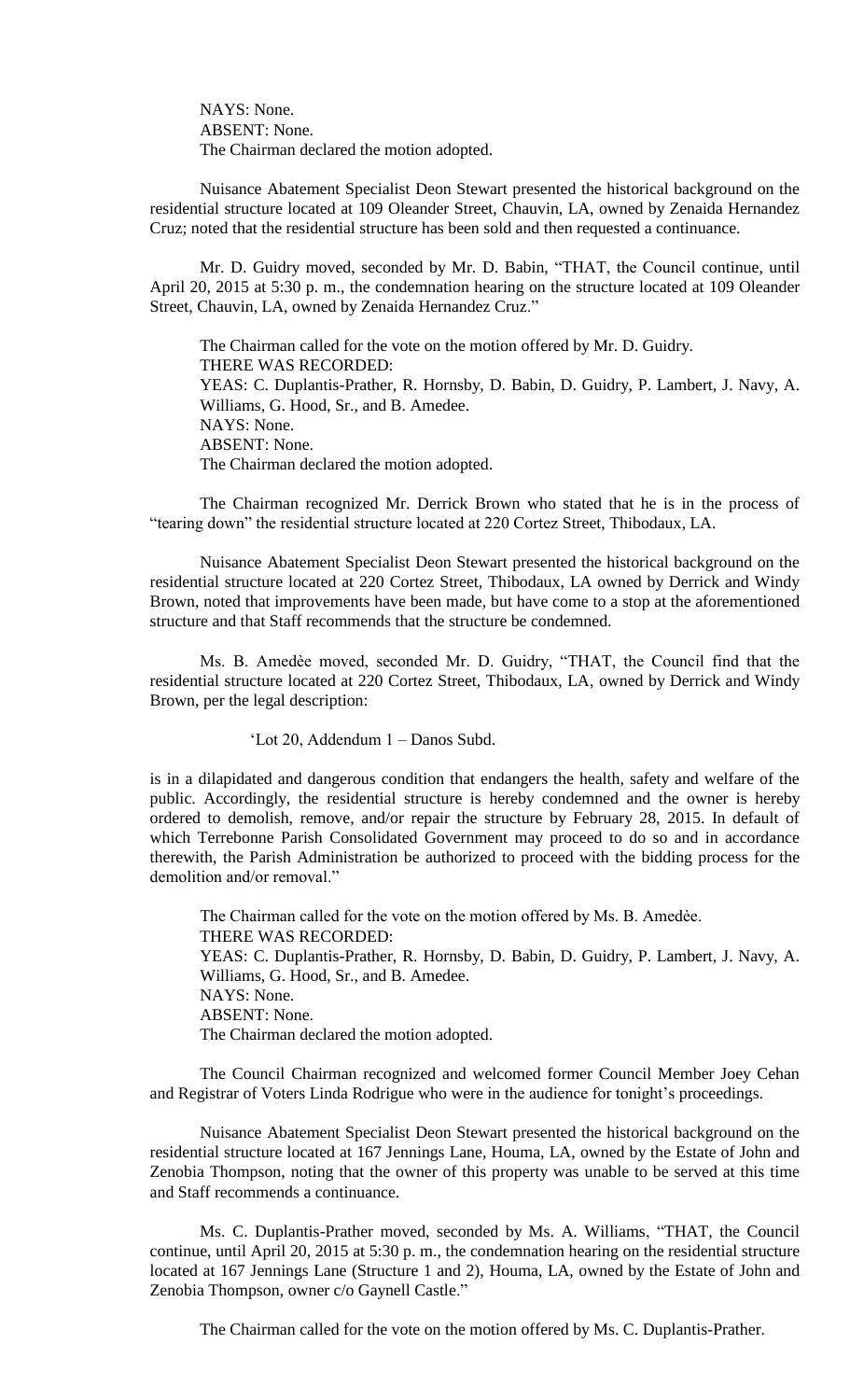THERE WAS RECORDED: YEAS: C. Duplantis-Prather, R. Hornsby, D. Babin, D. Guidry, P. Lambert, J. Navy, A. Williams, G. Hood, Sr., and B. Amedee. NAYS: None. ABSENT: None. The Chairman declared the motion adopted.

Mr. J. Navy moved, seconded by Ms. C. Duplantis-Prather, "THAT, the Council concur with the recommendation of Administration to close the file on the structure located at 2602 Madge Street, Houma, LA, owned by Thomas and Flossie Picou, Sr."

The Chairman called for the vote on the motion offered by Mr. J. Navy. THERE WAS RECORDED: YEAS: C. Duplantis-Prather, R. Hornsby, D. Babin, D. Guidry, P. Lambert, J. Navy, A. Williams, G. Hood, Sr., and B. Amedee. NAYS: None. ABSENT: None. The Chairman declared the motion adopted.

The Chairman acknowledged Ms. Mary Rose, owner of the property located at 124 St. Louis Street, Houma, LA, who- addressed the Committee and stated that they have demolished the structure and will try to maintain it; noted that there is a gas meter on the property that needs to be "capped off"; and added that a utility pole that is leaning and needs to be fixed.

Ms. C. Duplantis-Prather moved, seconded by Mr. J. Navy, "THAT, the Council concur with the recommendation of Administration to close the file on the structure located at 124 St. Louis Street, Houma, LA, owned by the (Estate) of Lester and Anna Freeman."

The Chairman called for the vote on the motion offered by Ms. C. Duplantis-Prather. THERE WAS RECORDED: YEAS: C. Duplantis-Prather, R. Hornsby, D. Babin, D. Guidry, P. Lambert, J. Navy, A. Williams, G. Hood, Sr., and B. Amedee. NAYS: None. ABSENT: None. The Chairman declared the motion adopted.

Councilman D. Babin announced that the pictures of the structures on Shrimpers Row that were taken by Mr. Wayne Thibodeaux, Houma Terrebonne Housing Authority Executive Director, will be forwarded to the Nuisance Abatement Specialist D. Stewart for further inspection.

Mr. J. Navy moved, seconded by Ms. A. Williams, "THAT, the Council rescind the condemnation order on the residential structure located at 811 Goode Street, Houma, LA, owned by Engeline Bingham c/o Joann Mulligan, due to substantial improvements being made."

The Chairman called for the vote on the motion offered by Mr. J. Navy. THERE WAS RECORDED: YEAS: C. Duplantis-Prather, R. Hornsby, D. Babin, D. Guidry, P. Lambert, J. Navy, A. Williams, G. Hood, Sr., and B. Amedee. NAYS: None. ABSENT: None. The Chairman declared the motion adopted.

(The power point presentation given by Administration, which contains the background and history of each property, photographs of the subject structures, and Administration's recommendations, have been made a part of the official record of these proceedings, a hard copy of which is to be maintained in the office of the Planning Department.)

Mr. G. Hood, Sr. moved, seconded by Mr. R. Hornsby, "THAT, there being no further business to come before the Council, the meeting be adjourned."

The Chairman called for a vote on the motion offered by Mr. G. Hood, Sr. THERE WAS RECORDED: